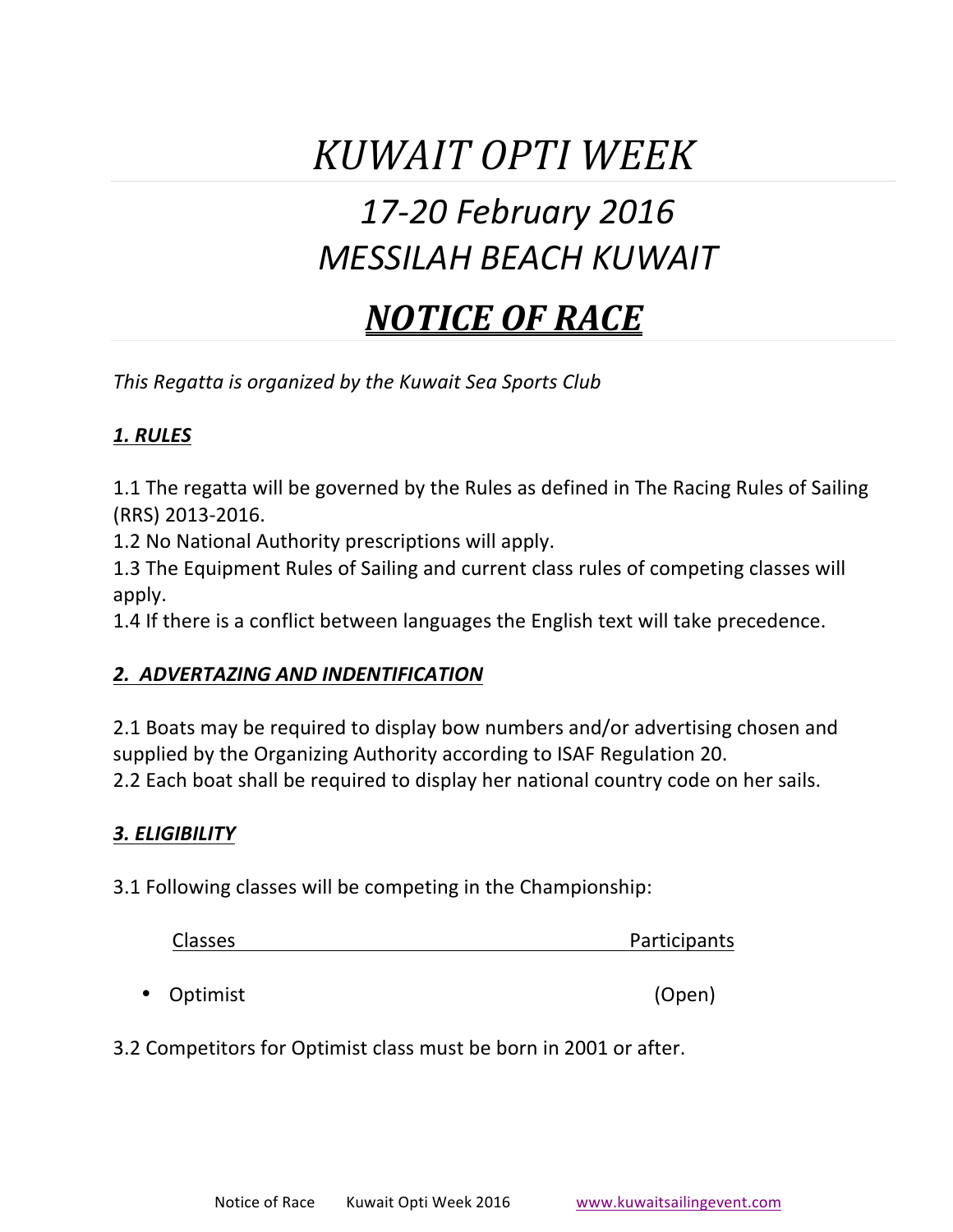## *4. ENTYRY AND REGISTRATION*

4.1 Entry forms for Coaches and Sailors must be filled on-line through the website www.kuwaitsailingevent.com not later than 25 of January 2016.

4.2 Late Entry Fee USD\$ 50 per person both for Coaches and Sailors without having previously completed the on-line entry form to register online will be charged if they are accepted and allowed to enter the "Kuwait Opti Week 2016" Regatta.

4.4 In addition to the requirements of 4.1 competitors, team leaders, coaches shall deliver signed entry forms and register at the Race Office no later than **10:30 on 17 February 2016**. 

4.3 Following Entry packages are available:

## **4.3.1Basic Regatta Entry Fees Package for officials, coaches and sailors:**

Entry  $fees - 100USD$ 

#### **Note: This package DOES NOT include Accommodation, Transportation and Boat** Charter.

#### **4.3.2 Sailors Entry Fees - Packages**

Regatta package = Wednesday 17.02 – Saturday 20.02/ 4 days 400USD +2 training days = Monday 15.02 – Saturday 20.02/ 6 days 550USD +5 training days = Friday 12.02 – Saturday 20.02/ 6 days 800USD *Note:* This *Entry Fees Packages include - Boat Charter only for Sailors, Registration fees, Transportation, Food, Accommodation (double or triple rooms), Visa issue.*  **4.3.3 Officials, Coaches, Family Members Entry Fees - Packages** Regatta package = Wednesday 17.02 – Saturday 20.02/ 4 days 300USD +2 Training days = Monday 15.02 – Saturday 20.02/ 6 days 450USD +5 Training days = Friday 12.02 – Saturday 20.02/ 6 days 750USD *Note:* This *Entry Fees Packages include - Boat Charter only for Sailors, Registration fees, Transportation, Food, Accommodation (double or triple rooms), Visa issue.* 

#### **4.3.4** *Entry Fees Regatta Package for Officials, Family Members and Coaches with single room accommodation available for 500USD*

4.4 For visa purposes, it is essential to receive the following data NOT later than 25 of **January 2016:** full name of the Participants (sailor, coach, team leader, supporter, family, friend, etc.) (as per passport); passport number, date and place of issue, expiry date and a photocopy of passport showing identification photograph and the details listed above. Traveling details regarding expected arrival date in Kuwait must also be included.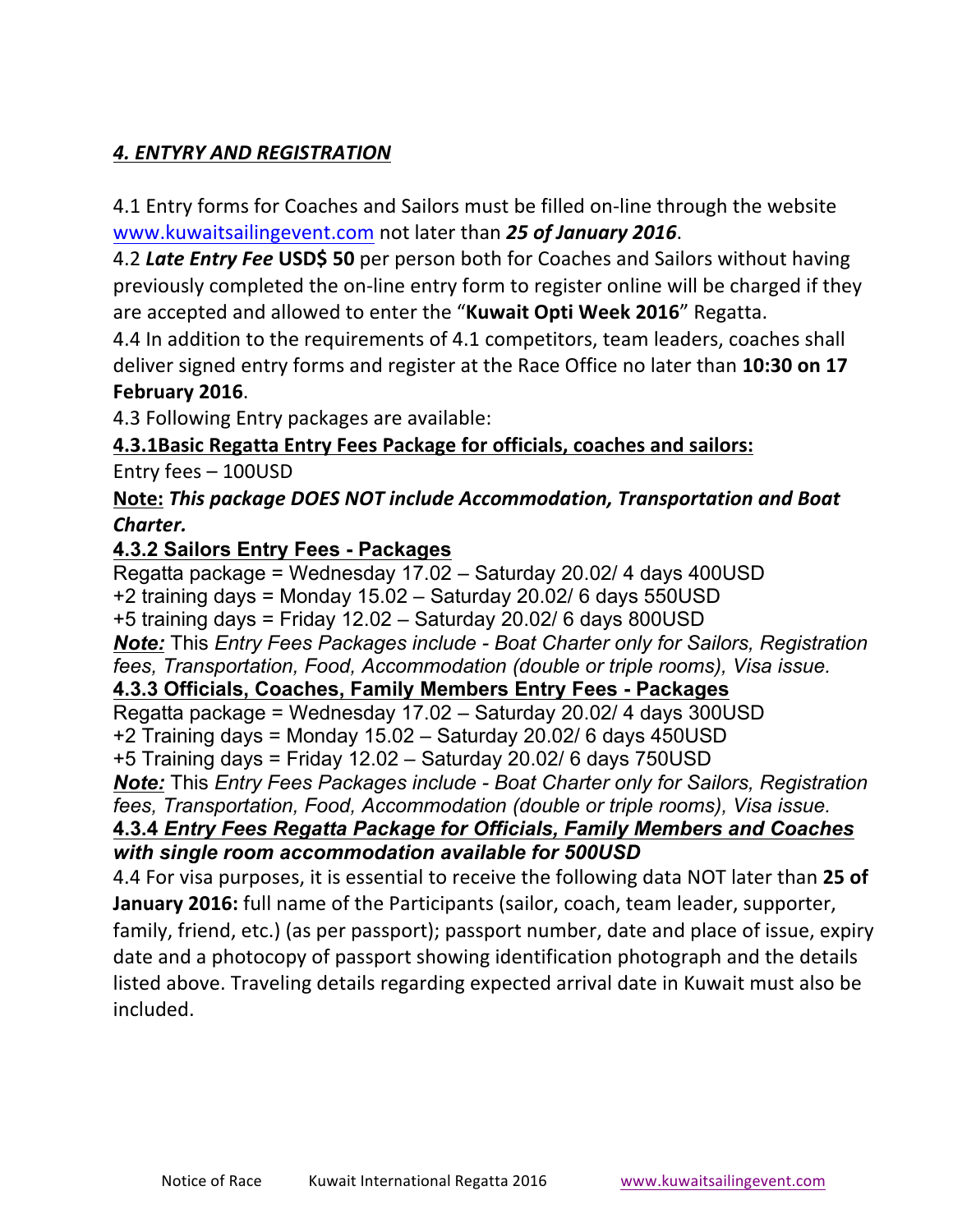## *5. REGATTA FORMAT*

5.1 The regatta will consist of Single Series with 9 races.

#### *6. SCHEDULE*

| DATE:                | <b>EVENT:</b>                        |
|----------------------|--------------------------------------|
| Wednesday 17 October | <b>Official Arrival Day</b>          |
|                      | <b>Registration, Practice Race</b>   |
| Thursday 18 October  | Coaches meeting                      |
|                      | 3 Races (first warning signal) 11:00 |
| Friday 19 October    | Coaches meeting                      |
|                      | 3 Races (first warning signal) 10:00 |
| Saturday 20 October  | Coaches meeting                      |
|                      | 3 Races (first warning signal) 11:00 |
|                      | Awards ceremony - 18:00              |
| Sunday 21 October    | <b>Official Departure Day</b>        |

6.1 No warning signal will be given after 15:00 on the last racing day. **7. MEASURMENT AND EQUIPMENT INSPECTION** 

7.1 Each boat shall produce a valid Measurement Certificate. If the completed Measurement Form is a photocopy, its authenticity shall be confirmed with an original stamp and signature from the issuing authority.

7.2 Pre-race measurement inspections will consist of at least stamping of the sails by the Measurement Committee of the regatta.

7.3 In accordance with Racing Rule 78, competitors are responsible for maintaining their boat in accordance with the Class Rules (for the purpose of Racing Rule 78, competitors are considered to be the owners).

7.4 Measurement inspections at random during the regatta may be organized.

#### 8. SAILING INSTRUCTIONS

8.1 Sailing instructions will be available during registration at the Race Office and on the web site of the event: http://www.kuwaitsailingevent.com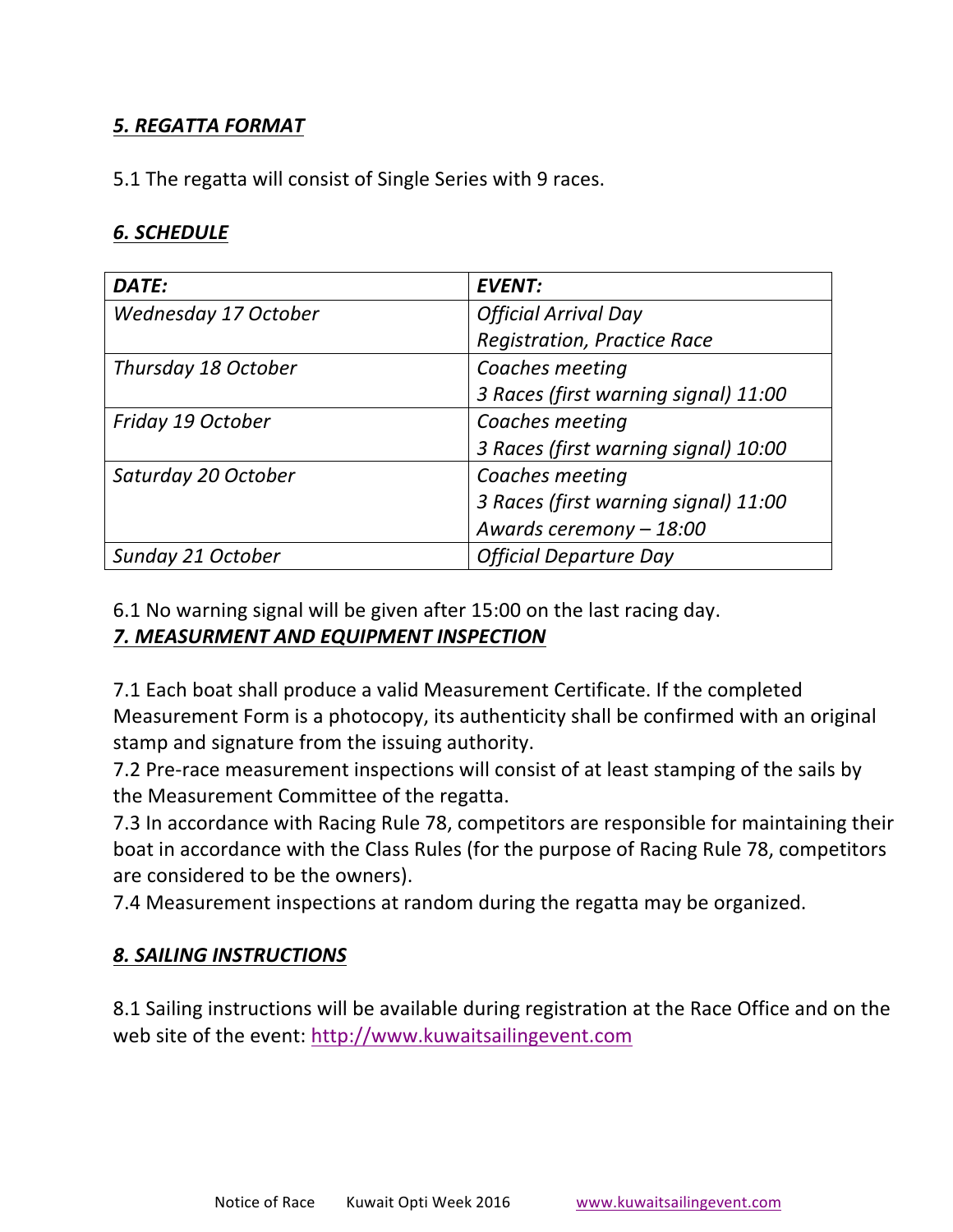## *9. VENUE*

9.1 The regatta site is located at: Sailing Committee, KSSC Fax: +965 25616117 / 25743818 Tel: +965 25616118 / 25710131 E-mail: info@kuwaitsailingevent.com Website: http://www.kuwaitsailingevent.com P.O Box: 5863 - Safat - 13095 Kuwait Kuwait Sea Sport Club (KSSC) Salmiya, Hamad Al MubarAk Street 9.2 Attachment A shows the location of the racing area and the venue.

#### 10. THE COURSE

10.1 The course will be described in the Sailing Instructions.

#### *11. PENALTY SYSTEM*

11.1 RRS Appendix P will apply.

11.2 An International Jury will be appointed in accordance with RRS 91(b). Its decisions will be final as provided in RRS 70.5.

#### 12. SCORING

12.1 The low point system of RRS Appendix A shall apply.

12.2 There will be 9 races in the single series.

12.3 At least 3 races are required to be completed to constitute the regatta series. 12.4 Discards

• When fewer than 5 races have been completed, a boat's series score is the total of her race scores.

• When 5 or more races have been completed, a boat's series score is the total of her race scores excluding her worst score.

#### *13. SUPORT BOATS*

13.1 Team leaders, coaches and other support personnel shall stay outside areas where boats are racing from the time of the preparatory signal for the first class to start until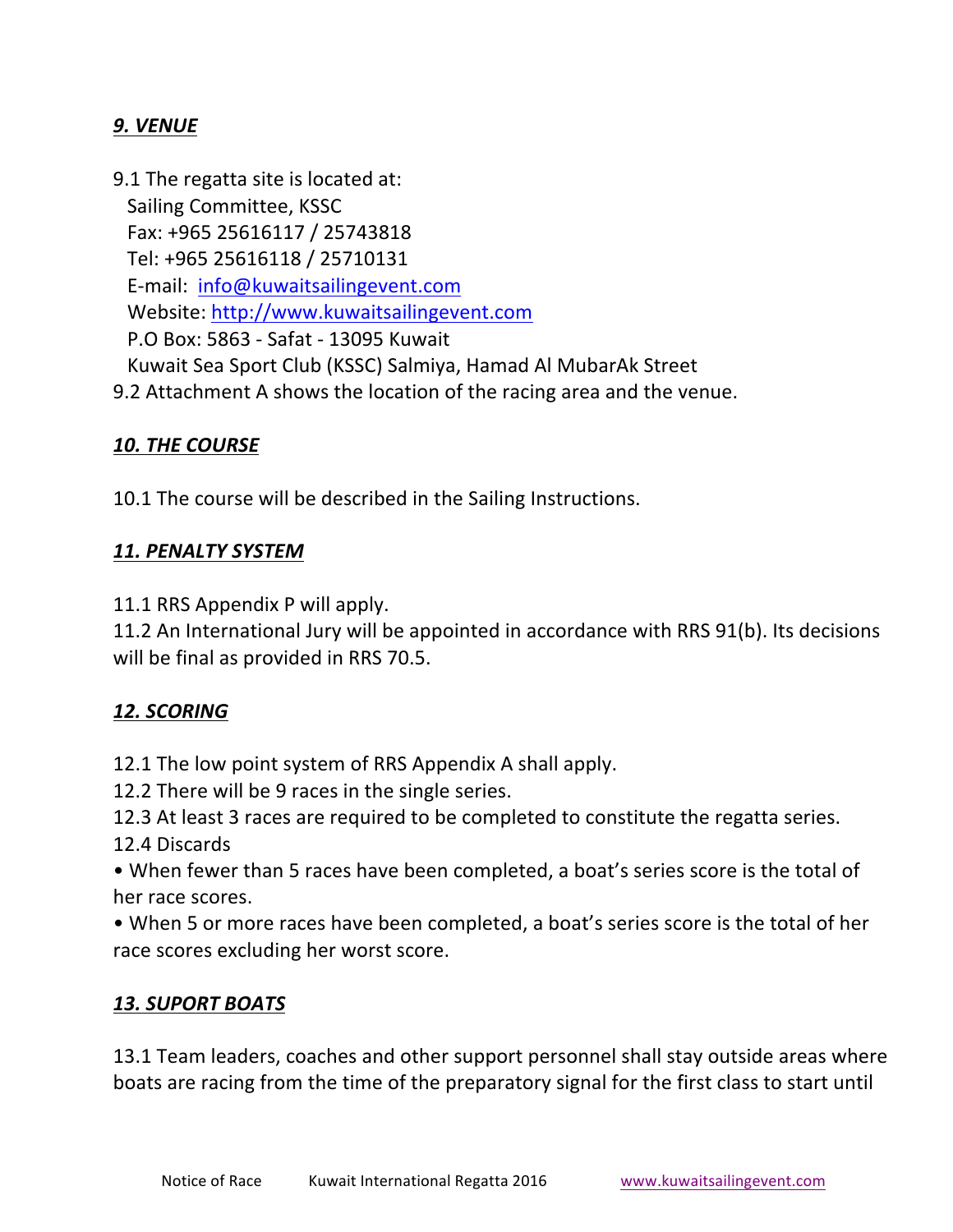all boats have finished or the race committee signals a postponement, general recall or abandonment. During any starting sequence, support boats shall stay at least 50 meters below the starting line and its extensions. Race Committee vessels may indicate a support boat to move further from the course area, in which case the mentioned boat shall do so immediately. The penalty for failing to comply with this instruction may result in the disqualification (from the race/s in which the infringement took place) of all boats associated with the infringing boat or other penalty at the discretion of the Jury. 13.2 Registered support boats shall fly a flag with their three letters national code clearly displayed or shall be permanently marked with a sticker of their three letter national code on each side of the boat or engine. Each support boat shall also fly a numbered support boat pennant provided by the organizers indicating that the boat has been registered.

13.3 Registered support boats shall act as rescue boats in case of need.

## 13.4 **Rib Charter VSR 5.4 c/ Yamaha 60hp - Packages**

Regatta package = Wednesday 17.02 – Saturday 20.02/ 4 days 1000USD +2 training days = Monday 15.02 – Saturday 20.02/ 6 days 1300USD +5 training days = Friday 12.02 – Saturday 20.02/ 9 days 1600USD **Note:** *Rib charter price include petrol.*

13.5 In order to book support boats please download the form from www.kuwaitsailingevent.com fill in and send it back **before 25 January 2016.** 

## *14.BOAT CHARTER*

14.1 Boat charter for the regatta  $-$  100USD

14.2 **Refundable Damage Deposit of 100USD** per boat has to be paid upon registration. 14.3 2015 model Blue 2 Optimist charter it will be supplied during the event. Optimists include optimax mk3 rig, optiparts foils, harken blocks, ropes, hand bailer, paddler, cover and trolley.

14.4 Own boat are also allowed to be brought in the event.

## *15. PRIZES*

15.1 There will be prize for every boat placing first, second and third in each group and class in the overall placing of the regatta.

**15.2 Money Cash Prizes will also be given as follow:**

**Overall Results - 1st place – 3000USD/ 2nd place 2000USD/ 3rd place 1000USD Junior Under 11-1st place – 3000USD/ 2nd place 2000USD/ 3rd place 1000USD**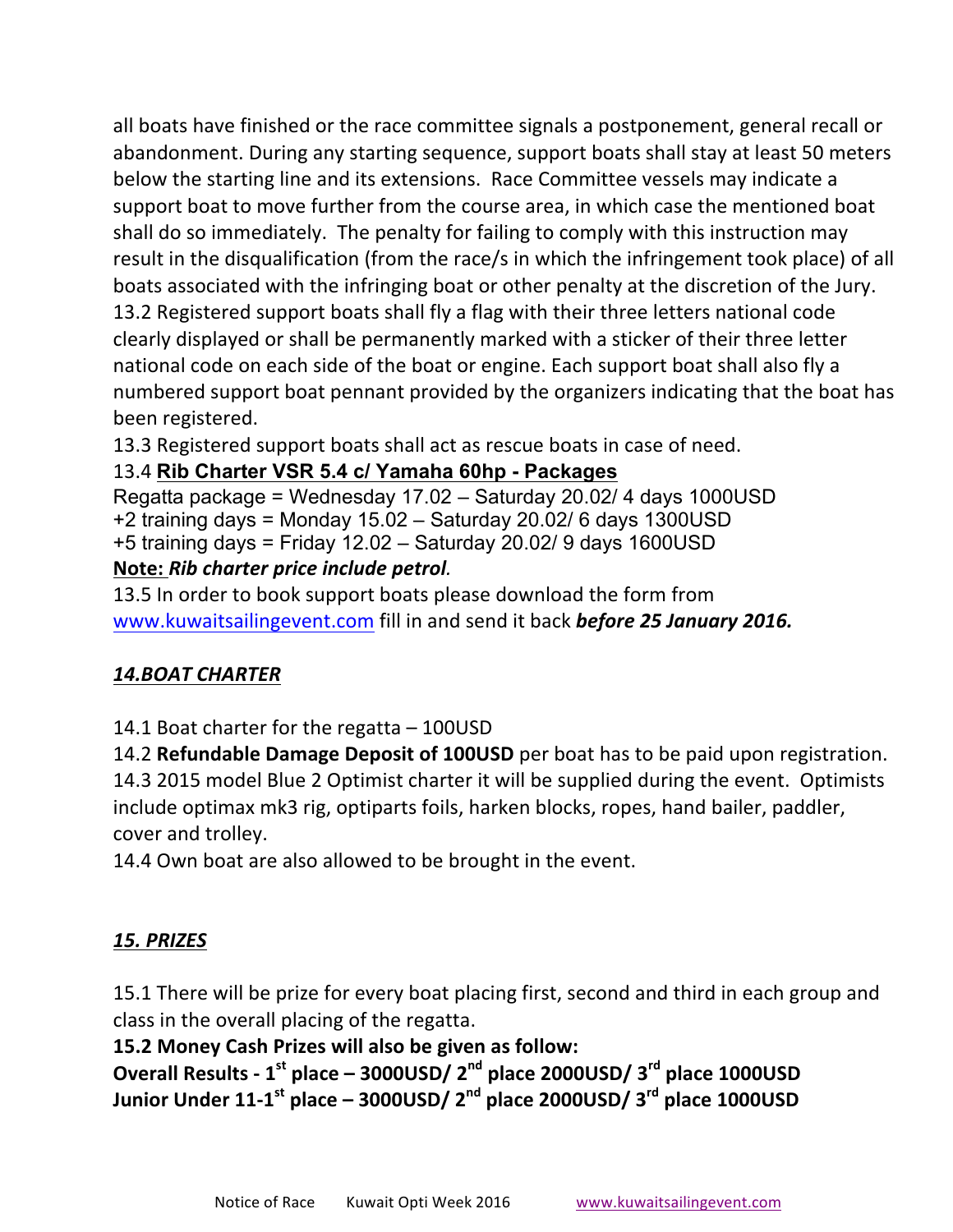15.3 More prizes may be awarded at the discretion of the organizing committee.

## **16. DISCLAMER OF LIABILITY**

16.1 Competitors participate in the regatta entirely at their own risk. See RRS 4, Decision to Race.

The Organizing Authority and all parties involved in the regatta organization will not accept any liability for material damage or personal injury or death sustained in conjunction with or prior to, during, or after the regatta.

## 17. MEDIA RIGHTS, CAMERAS AND ELECTRONIC EQUIPMENT

17.1 By participating in the regatta competitors automatically grant to the Organizing Authority and their sponsors, the right in perpetuity to make, use and show, from time to time at their discretion, any motion pictures and live, taped or filmed television and other reproductions of the athlete during the period of the competition without compensation. 

17.2 Boats may be required to carry cameras, sound equipment or positioning equipment as specified by the organizing authority.

17.3 Selected competitors may be required to attend a press conference.

## *18. INSURANCE*

18.1 Each participating boat shall be insured with valid third party liability insurance.

18.2Each sailor has to provide upon registration valid copy of insurance.

## *19. CONTACT*

## **Sailing Committee, KSSC**

Fax: +965 25616117 / 25743818

Tel: +965 25616118 / 25710131

E-mail: info@kuwaitsailingevent.com

Website: http://www.kuwaitsailingevent.com

P.O Box: 5863 - Safat - 13095 Kuwait

Kuwait Sea Sport Club (KSSC) Salmiya, Hamad Al Mubarak Street

## *20. Accommodation*

There are will be a special accommodation rates for participants.

## *21. Early Arrivals*

Teams wishing to arrive before the arrival date should contact the organizers in order to book accommodation and charter boats.